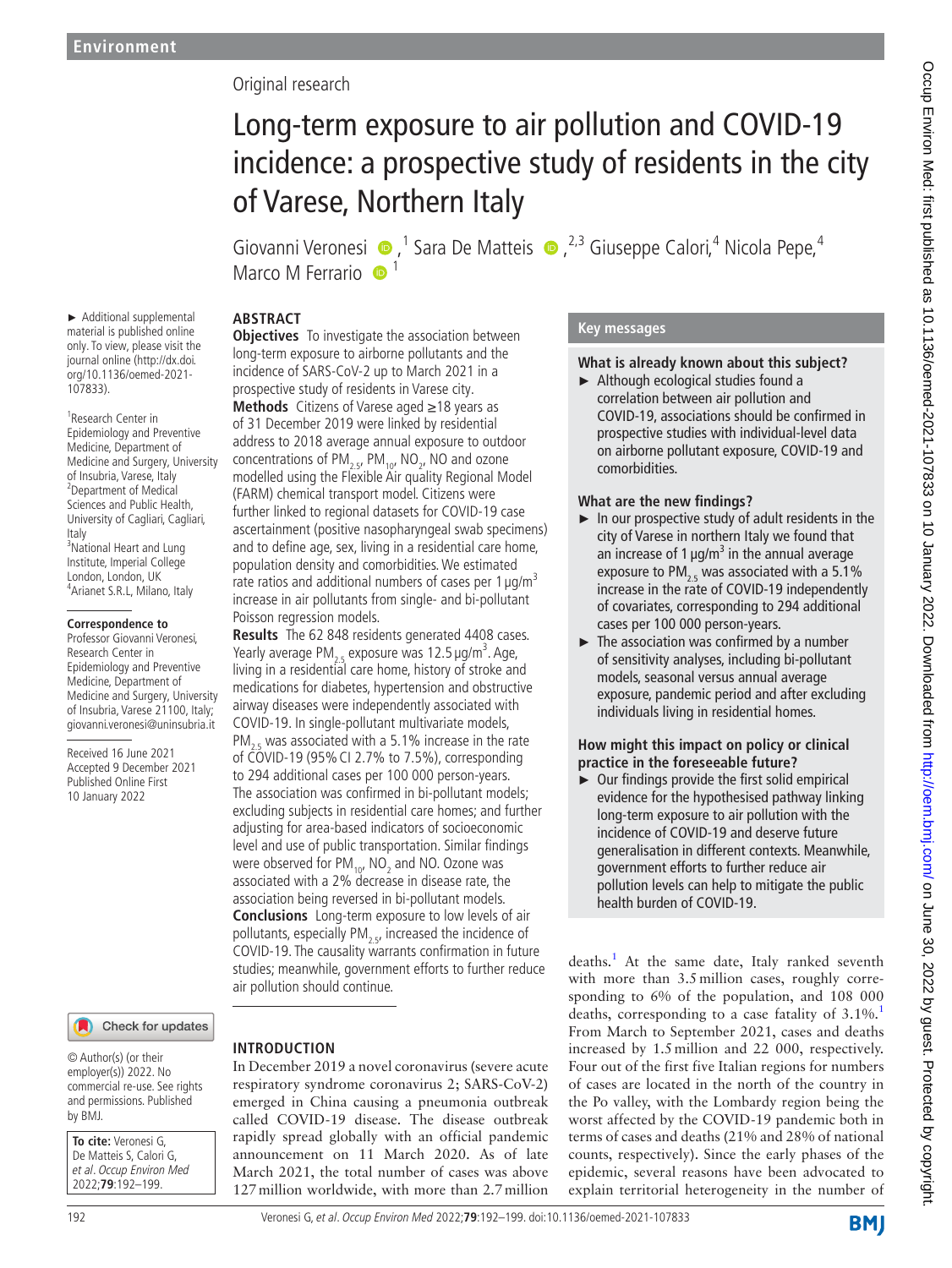cases and deaths, including different testing strategies and population age structure. $2$ 

The Po valley is also one of the most polluted areas in Europe. According to recent estimates by the EU Environmental Agency, about 95% of the 3.9million people in Europe living in areas where the limits of the main air pollutants are exceeded live in Northern Italy.<sup>[3](#page-6-2)</sup> In the early phases of the epidemic outbreak, a joint position paper by the Italian Society of Environmental Medicine observed the presence of a correlation between air quality and COVID-19 cases.<sup>4</sup> A recent review included 19 papers investigating the role of airborne particulate matter (PM) and nitrogen dioxide ( $NO<sub>2</sub>$ ) in COVID-19 infectivity and lethality, covering sub-national as well as country-wide areas from China, Italy, Spain, France, Germany, the USA and Peru.<sup>[5](#page-6-4)</sup> In UK Biobank participants, long-term exposure to  $PM_{25}$  and  $NO<sub>2</sub>$  was associated with a 12% and 5% increase in COVID-19 cases per single unit increase in pollutant, respectively.<sup>[6](#page-6-5)</sup>

Although correlation does not imply causation, a number of clues indicate air pollution among the factors that may contribute to the spreading of COVID-19 infection and worsening of prognosis at a population level.<sup>78</sup> First, there have been several reports in the literature of links between air pollution and the spreading velocity of viruses<sup>9 10</sup> and case fatalities,<sup>[11](#page-6-8)</sup> this latter evidence coming from an ecological study relative to the previous SARS epidemic. Second, from a mechanistic point of view, air pollution has a well-recognised role in prolonged inflammation and downregulation of the immune system.<sup>7</sup> Through this pathway, short-term and long-term exposures to increased levels of airborne  $PM_{10}$ ,  $PM_{2.5}$ , ozone (O<sub>3</sub>), nitrogen oxides (NO) and  $NO<sub>2</sub>$  have been causally linked to adverse respiratory and cardiovascular outcomes.<sup>12</sup> It is worth noting that coronary heart disease, chronic obstructive pulmonary disease (COPD) and stroke are present in one of every 3, 5 and 10 COVID-19 deaths, respectively.<sup>13</sup> In addition, long-term PM<sub>2</sub>, exposure could play a role in pulmonary immunity<sup>14</sup> by impairing the capacity of pulmonary macrophages to regulate the inflammation response, resulting in an increased death rate following influenza infection.<sup>15</sup> Therefore, air pollution may have a direct effect on COVID-19 susceptibility and severity by exacerbating the effects of the viral load on the respiratory system, and an indirect effect by increasing the prevalence of frail individuals (ie, those living with cardiovascular and respira-tory comorbidities) in the population.<sup>[7](#page-6-6)</sup> Finally, researchers have also hypothesised that air pollutants can serve as carriers and vehiculate the virus, favouring its survival in the air. $\frac{8}{3}$  $\frac{8}{3}$  $\frac{8}{3}$ 

Despite the large number of contributions, the current literature suffers from two major flaws, with most of the evidence coming from studies of ecological design<sup>[5](#page-6-4)</sup> and no study extending the surveillance period beyond June 2020. In the present study we aim to investigate the association between long-term exposure to airborne pollutants and the COVID-19 epidemic spread as susceptibility increased from disease outbreak to March 2021 among residents in the city of Varese, the eighth largest city in the Lombardy region, accounting for major demographic, residential and clinical features measured at an individual level.

#### **METHODS**

#### **Study population and data sources**

Residents in the city of Varese who were beneficiaries of the Regional Health Service formed the target population. We identified 81543 residents in the city of Varese as of 31 December 2017, 97.4% of which were successfully linked to the 2018 annual average level of exposure to the most relevant air

pollutants based on geocoding of their residency address. We further selected individuals still at risk of COVID-19 and residents in Varese at 31 December 2019 and restricted the study sample to individuals aged  $\geq$  18 years. Finally, these were further linked to regional healthcare databases collecting information on COVID-19 cases, hospital discharge records and outpatient drug prescriptions through a unique anonymised individual identification code. Sample selection criteria and number of excluded individuals are shown in [online supplemental table S1](https://dx.doi.org/10.1136/oemed-2021-107833).

#### **Environmental exposure**

Estimates of annual and seasonal average ground level for five airborne pollutants (P $M_{2.5}$ , P $M_{10}$ , NO<sub>2</sub>, NO and O<sub>3</sub>) were available for the year 2018 over an area 40km wide at a spatial resolution of 1 km  $\times$  1 km. Concentrations were modelled using FARM (Flexible Air quality Regional Model), an open-source three-dimensional Eulerian chemical transport model for urban and regional scales.<sup>16 17</sup> FARM simulates the atmospheric dispersion and deposition of pollutants released by all known anthropogenic and biogenic emission sources over a given area and the subsequent formation of secondary pollutants due to atmospheric chemical reactions in gas and aerosol phases on the basis of current meteorological conditions. Input data were: the latest release of INEMAR (INventario EMissioni ARia Lombardia 2014), a regional inventory of measured atmosphere emissions from all anthropometric activities by the Regional Agency for Environmental Protection; and three-dimensional hourly meteorological (wind, temperature, humidity, cloud cover, precipitation) and chemical conditions for the year 2018. The model was run for the whole of the year 2018 and the exposure was assigned to each study participant based on the nearest grid centroid to her/his residential address on 31 December 2017. Summary statistics for the airborne pollutants are shown in [online supplemental table S2.](https://dx.doi.org/10.1136/oemed-2021-107833)

#### **COVID-19 data**

The Regional Health Authority collected information on patients with a diagnosis of COVID-19 from several sources: public and private hospitals (persons seen in the first aid service for an acute respiratory infection and infected inpatients, including those who received assisted ventilation); administrative healthcare data from Local Health Agencies (symptomatic outpatients receiving only home care, COVID-19 death); and laboratories accredited by the Regional Health Authority. Diagnosis was based on positive nasopharyngeal swab specimens tested with real-time reverse transcriptase/polymerase chain reaction assays targeting different genes (E, RdRp and M) of SARS-CoV-2. In the Lombardy region both symptomatic patients and asymptomatic individuals identified through contact tracing were tested. In the current study we considered all COVID-19 cases with onset date between 25 February 2020 and 13 March 2021 in the study sample, as described above. According to official statistics ([https://vaccinocovid.wired.it/vaccinazioni-per-regione.html,](https://vaccinocovid.wired.it/vaccinazioni-per-regione.html) last accessed on 23 September 2021), only 3.5% of the population in the entire region were fully vaccinated by the end of the observation period.

#### **Demographic, residential and clinical characteristics**

Information on demographic, residential and clinical characteristics were derived from relevant regional databases and referred to 31 December 2019 as the index date. These included age, gender, living in a residential care home and population density in four classes with cut-off points of 736 (city average/2), 1470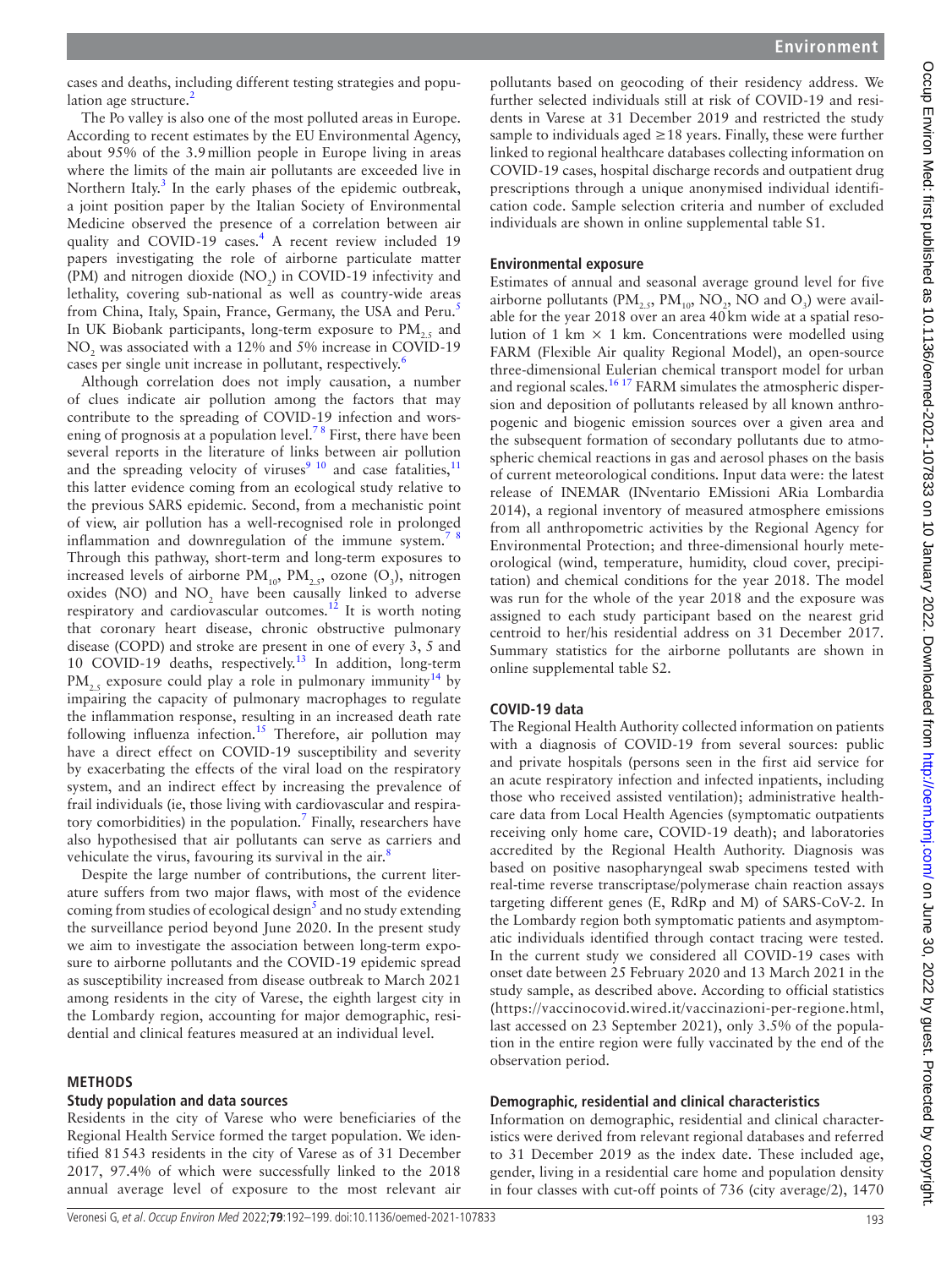## **Environment**

(city average) and 2940 (2 $\times$ city average) inhabitants/km<sup>2</sup>. Drug medications were traced from the relevant regional healthcare database, with use defined as at least one prescription during the year 2019. We defined the following major treatment categories using the Anatomical Therapeutic Chemical classification (ATC) code: diabetes (including oral antidiabetic drugs and insulin; ATC A10); antihypertensives (ATC: C02, C03, C07, C08 e C09); lipid-lowering drugs (ATC C10); and drugs for respiratory diseases (including long-acting and short-acting bronchodilator inhalers, inhaled corticosteroids and other medications; ATC R03). A history of comorbidities was defined as at least one hospital discharge record between 2015 and 2019 with the following discharge diagnosis (any field out of available six, ICD-9 code): coronary heart disease (410.x–414.x), stroke (430.x–438.x), cancer  $(140.x-208.x)$  and COPD and allied conditions (490.x–496.x).

#### **Statistical analysis**

A total of 79 462 (97.4%) of the 81543 residents in the city of Varese on 31 December 2017 were linked to average yearly aerial pollutant exposure data during 2018. We further excluded 6944 subjects who were no longer residents in Varese on 31 December 2019, considered the index date for the beginning of the COVID-19 at-risk period; 227 subjects living in residential care home settings outside Varese; and 9443 residents aged <18 years, leaving a final sample size of 62848 adults. Each individual contributed to follow-up until the onset date of confirmed COVID-19, death due to any cause, residency change outside Varese or 13 March 2021, whichever came first. To assess completeness of case ascertainment in our sample we compared the trend in the weekly number of COVID-19 cases in our data with the weekly number of cases in the Lombardy region, as available on the data repository operated by the Johns Hopkins University Centre for Systems Science and Engineering (JHU CSSE; <https://github.com/CSSEGISandData/COVID-19>). We first investigated the association between demographic and clinical features with the COVID-19 incidence rate using a Poisson regression model to select potential confounders. Then, in singleand bi-pollutant Poisson regression models with follow-up time as the offset variable, we estimated the rate ratio (RR) (with robust SE estimates for the 95% confidence intervals) due to an increase in  $1 \mu g/m^3$  in the investigated pollutants adjusting for age, gender and living in a residential care home (Model 1), and further adding a positive history of stroke and medications for diabetes, hypertension and obstructive airway diseases (Model 2). From Model 2 we also estimated the additional number of COVID-19 cases (per 100000 person-years) above the average rate due to an increase in  $1 \mu g/m^3$  in airborne pollutants.<sup>[18](#page-6-15)</sup> To address residual confounding due to socioeconomic conditions and mobility, in sensitivity analyses we added area-based census indicators of low socioeconomic status and use of public transportation for daily commuting to Model 2. The details and results are reported in the [online supplemental material.](https://dx.doi.org/10.1136/oemed-2021-107833) We also performed computation of the E-value as a measure of the strength a hypothetical unmeasured confounder should have on both the exposure and the outcome to nullify the observed point estimate of the association of interest.<sup>19</sup> In further analysis, we excluded individuals living in residential care homes. We also estimated the cumulative incidence risk of COVID-19 by  $PM_{2.5}$ exposure quartiles (11.8, 12.7 and  $13.6 \,\mathrm{\upmu g/m^3}$  for 25th, 50th and 75th percentiles, respectively) using a Kaplan–Meier test to describe the time dynamic of the effect of airborne pollutants on the progression of the epidemic. We further explored seasonality



<span id="page-2-0"></span>**Figure 1** (A) Weekly number of COVID-19 cases in the city of Varese and in the Lombardy region and (B) cumulative incidence curves of COVID-19 cases in the city of Varese according to annual mean quartiles of  $PM_{2.5}$ . National lockdown and regional mobility restriction periods are indicated as shaded areas. The national lockdown period lasted from 8 March to 17 May 2020. There were no mobility restrictions from May to October 2020. Thereafter, intermittent periods at different levels of mobility restrictions were in place from November 2020 to March 2021 in the Lombardy region, but these were not as stringent as during the national lockdown.

by replacing the annual with the seasonal average exposure to airborne pollutants, and tested the heterogeneity of the effect of the pollutants using  $I^2$  and Cochran's Q test statistics as estimated from a random-effect meta-analysis model. Poisson regression models were repeated by cumulative pandemic periods, identifying a first wave up to 11 June 2020 for comparison with the literature and a second wave up to 31 December 2020. Finally, we investigated the effect of each pollutant in sensitive population subgroups, including age (<55, 55–64, 65–74 and  $\geq$ 75 years) and gender groups and the presence of chronic conditions and use of medications. We formally tested the null hypothesis of homogeneity of effect across subgroups by adding appropriate subgroup×pollutant interaction terms to the Poisson models. We used SAS 9.4 release for the analyses and R version 3.6.3 for pictures.

#### **RESULTS**

In the current study the 2018 annual mean  $\text{PM}_{2.5}$  and  $\text{NO}_2$  values were 12.5 and 20.1  $\mu$ g/m<sup>3</sup>, respectively. The corresponding population-weighted average annual mean exposures in Italy in the same year were 15.5 and 20.1  $\mu$ g/m<sup>[3](#page-6-2)</sup>, respectively.<sup>3</sup> We observed 4408 COVID-19 cases, corresponding to a rate of 6005 cases per 100000 person-years. The weekly number of cases in the city of Varese closely followed the regional trends ([figure](#page-2-0) 1A), except for a delay in the first outbreak of the disease in March 2020. Of note, the first Italian case was observed in a different area of the Lombardy region on 21 February 2020. The steep rise in regional cases during February 2021, which led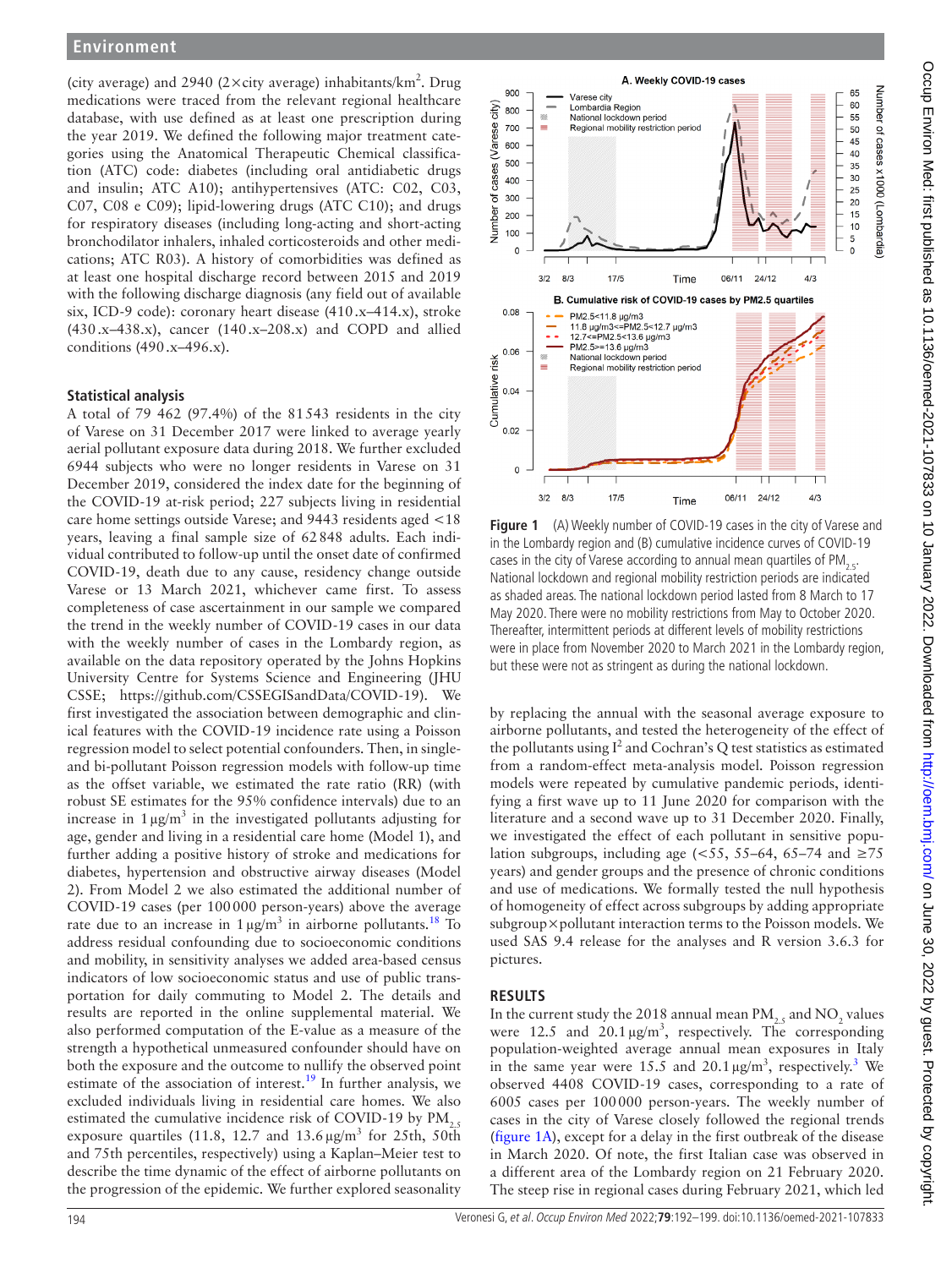<span id="page-3-0"></span>

| Association of demographic and clinical characteristics of the study sample with COVID-19 case status<br>Table 1 |                   |               |                                  |  |  |  |
|------------------------------------------------------------------------------------------------------------------|-------------------|---------------|----------------------------------|--|--|--|
|                                                                                                                  | Non-COVID-19 case | COVID-19 case | RR* (95% CI)                     |  |  |  |
| $\mathsf{N}$                                                                                                     | 58440             | 4408          | -                                |  |  |  |
| Person-years                                                                                                     | 69491.3           | 3909.1        | $\overline{\phantom{0}}$         |  |  |  |
| Age, years                                                                                                       | 54.6 (19.4)       | 53.2(20.0)    | 0.92 (0.91 to 0.94) <sup>+</sup> |  |  |  |
| Men, n (%)                                                                                                       | 27355 (46.8%)     | 2011 (45.6%)  | 0.96 (0.91 to 1.02)              |  |  |  |
| Living in a residential care home, n (%)                                                                         | 247 (0.4%)        | 160 (3.6%)    | 10.6 (9.0 to 12.4)               |  |  |  |
| Population density, persons/km <sup>2</sup> , n $(\%)$                                                           |                   |               |                                  |  |  |  |
| $<$ 735 persons/km <sup>2</sup>                                                                                  | 6494 (11.1%)      | 472 (10.7%)   | Reference                        |  |  |  |
| 736-1739 persons/km <sup>2</sup>                                                                                 | 4650 (8.0%)       | 333 (7.8%)    | 0.99 (0.86 to 1.14)              |  |  |  |
| 1740–2939 persons/ $km^2$                                                                                        | 11925 (20.4%)     | 940 (21.3%)   | 1.06 $(0.95$ to 1.19)            |  |  |  |
| $>$ 2940 persons/km <sup>2</sup>                                                                                 | 35371 (60.5%)     | 2663 (60.4%)  | 1.00 (0.91 to 1.11)              |  |  |  |
| History of drug treatment, $n$ (%) $\ddagger$                                                                    |                   |               |                                  |  |  |  |
| <b>Diabetes</b>                                                                                                  | 3238 (5.6%)       | 257 (5.8%)    | 1.17 (1.03 to 1.34)              |  |  |  |
| Antihypertensive                                                                                                 | 17358 (29.7%)     | 1231 (27.9%)  | 1.12 (1.03 to 1.21)              |  |  |  |
| Lipid-lowering                                                                                                   | 8432 (14.4%)      | 568 (12.9%)   | 0.94 (0.84 to 1.04)              |  |  |  |
| Treatment for obstructive airway diseases                                                                        | 4816 (8.2%)       | 402 (9.1%)    | 1.17 (1.05 to 1.30)              |  |  |  |
| Positive history, n (%)§                                                                                         |                   |               |                                  |  |  |  |
| Coronary heart disease                                                                                           | 1105 (1.9%)       | 88 (2.0%)     | 1.07 (0.86 to 1.33)              |  |  |  |
| <b>Stroke</b>                                                                                                    | 1017 (1.7%)       | 118 (2.7%)    | 1.29 (1.07 to 1.56)              |  |  |  |
| Cancer                                                                                                           | 1771 (3.0%)       | 130 (3.0%)    | 1.07 (0.90 to 1.27)              |  |  |  |
| <b>COPD</b>                                                                                                      | 591 (1.0%)        | 57 (1.3%)     | 1.05 (0.81 to 1.36)              |  |  |  |

\*Rate ratio (RR) from Poisson regression model.

†Rate ratio (RR) for 10-year increase in age.

‡At least one prescription during the year 2019. ATC classes: diabetes (A10); antihypertensive (C02, C03, C07, C08, C09); lipid-lowering (C10); treatment for obstructive airway diseases (R03).

§At least one hospital discharge record between 1 January 2015 and 31 December 2019. ICD-9 codes: coronary heart disease (410–414); stroke (430–438); cancer (140–208); chronic obstructive pulmonary disease (490–496).

to a regional lockdown beginning on 4 March 2021, was mainly due to the Brescia and Como Provinces rather than to the Varese area.

The association between demographic and clinical characteristics of individuals with the incidence of COVID-19 is shown in [table](#page-3-0) 1. The median age at COVID-19 onset was 53 years, varying from a peak of 83 years in early April 2020 to a low of 22 years in early September 2020, in line with national trends. Overall, age was associated with a lower rate of infectivity. Living in a residential care home was associated with an increased incidence (RR 10.6, 95%CI 9.0 to 12.4). Use of medication for diabetes, hypertension and obstructive airway diseases as well as a history of stroke were associated with a 17%, 12%, 17% and 29% increase in the COVID-19 rate, respectively. Of note, population density was not associated with infectivity, as in other studies.<sup>[6](#page-6-5)</sup>

After adjustment for age, gender and living in a residential care home, both  $\text{PM}_{2.5}$  (RR for  $1 \mu\text{g/m}^3$  increase  $1.051, 95\%$  CI  $1.027$ to 1.076) and  $\widetilde{PM}_{10}$  (RR 1.040, 95% CI 1.021 to 1.060) were significantly associated with increased COVID-19 rate ([table](#page-3-1) 2). Inspection of the cumulative risk curve for  $PM_{2.5}$  [\(figure](#page-2-0) 1B) suggested an increased risk for one interquartile range (delta cumulative risk for  $PM_{2.5} < 11.8$  vs  $PM_{2.5} > 13.6 \,\mu\text{g/m}^3$ : 1.5%), corresponding with downward trend periods in the pandemic curve represented by the weekly number of cases ([figure](#page-2-0) 1A) and during restricted mobility periods due to national or regional regulations. The association was only slightly weaker for nitrogen oxides  $(NO_2$ : RR 1.020, 95% CI 1.009 to 1.030; NO: RR 1.041, 95% CI 1.014 to 1.068). An increase in O. was associated with a 2% decrease in the rate of COVID-19. Further adjustments for medication use and chronic conditions did not substantially modify these figures. Finally, when adding

<span id="page-3-1"></span>

| Table 2 Association between annual mean levels of air pollutants and COVID-19 incidence rate, and estimated number of additional COVID-19 |
|-------------------------------------------------------------------------------------------------------------------------------------------|
| cases due to air pollution, in single-pollutant models                                                                                    |

|                 | Model 1         |                | Model 2   |                |          |                     |
|-----------------|-----------------|----------------|-----------|----------------|----------|---------------------|
| Air pollutant   | <b>RR</b>       | 95% CI         | <b>RR</b> | 95% CI         | Cases*   | 95% CI              |
| $PM_{2.5}$      | 1.051           | 1.027 to 1.076 | 1.051     | 1.027 to 1.075 | 294.1    | 152.7 to 435.5      |
| $PM_{10}$       | 1.040           | 1.021 to 1.060 | 1.040     | 1.020 to 1.060 | 230.9    | 115.6 to 346.1      |
| NO <sub>2</sub> | 1.020           | 1.009 to 1.030 | 1.020     | 1.009 to 1.030 | 113.1    | 51.7 to 174.5       |
| N <sub>O</sub>  | 1.041           | 1.014 to 1.068 | 1.040     | 1.013 to 1.068 | 235.5    | 70.6 to 400.4       |
| O <sub>3</sub>  | 0.980<br>$\sim$ | 0.970 to 0.990 | 0.980     | 0.970 to 0.990 | $-115.0$ | $-174.0$ to $-57.0$ |

Rate ratios (RRs) per 1 µg/m<sup>3</sup> increase in the annual average exposure to each pollutant estimated from Poisson regression models.

Model 1: single pollutants, adjusting for age, sex and living in a residential care home.

Model 2: Model 1 + positive history of stroke, treatment for diabetes, antihypertensive treatment and treatment for obstructive airway diseases.

\*Number of cases per 100 000 person-years due to 1 µg/m<sup>3</sup> increase in the pollutant above its mean value, estimated at the mean values of the confounders.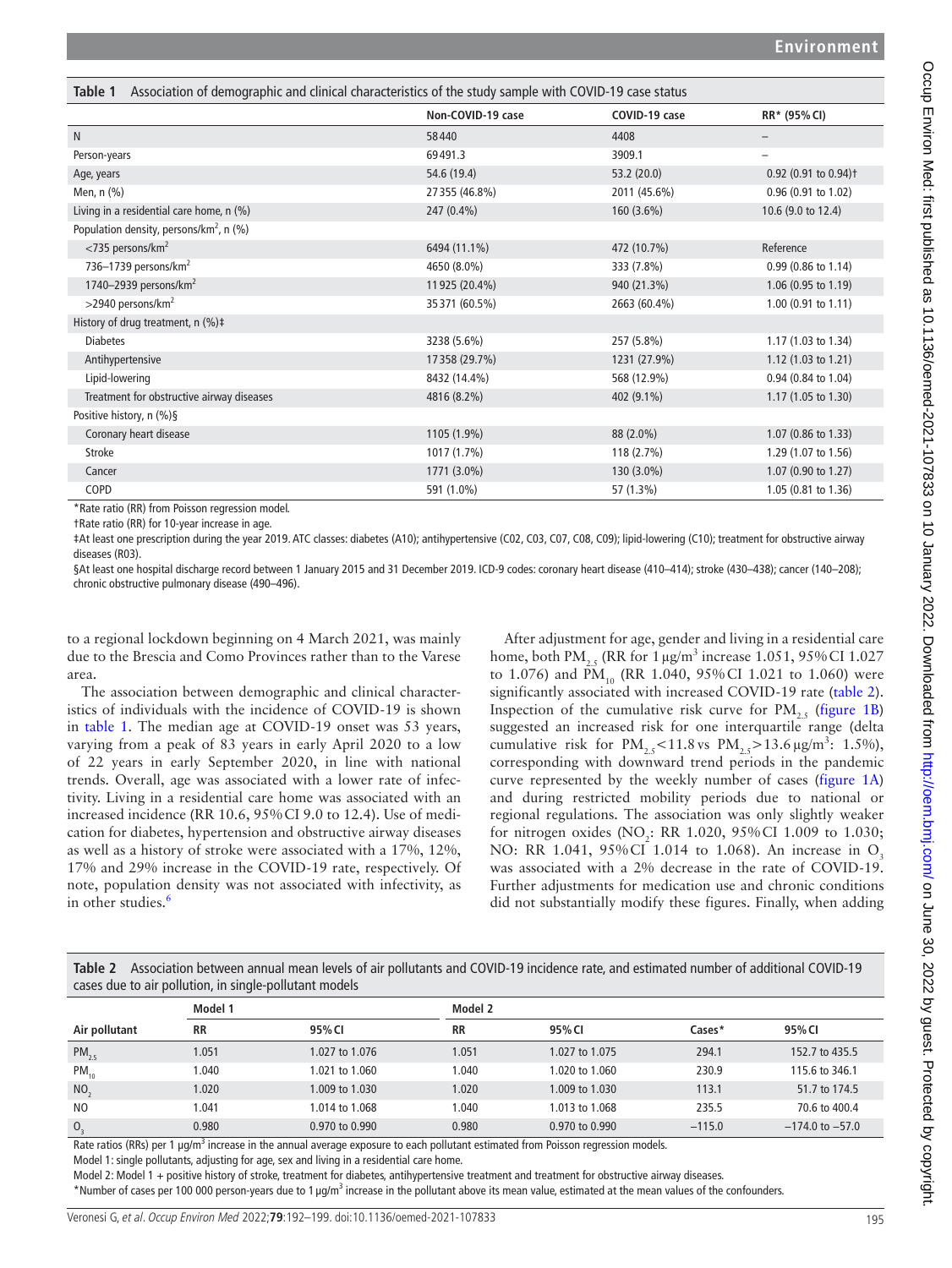<span id="page-4-0"></span>**Table 3** Association between annual mean levels of air pollutants and COVID-19 incidence rate by cumulative infection waves in single-pollutant models

|                 | First wave |                                                                                                                                                                                                                                                       |           | Second wave    |           | Third wave     |  |
|-----------------|------------|-------------------------------------------------------------------------------------------------------------------------------------------------------------------------------------------------------------------------------------------------------|-----------|----------------|-----------|----------------|--|
| Air pollutant   | <b>RR</b>  | 95% CI                                                                                                                                                                                                                                                | <b>RR</b> | 95% CI         | <b>RR</b> | 95% CI         |  |
| $PM_{2.5}$      | 1.074      | 0.978 to 1.179                                                                                                                                                                                                                                        | 1.029     | 1.002 to 1.056 | 1.051     | 1.027 to 1.075 |  |
| $PM_{10}$       | 1.064      | 0.985 to 1.149                                                                                                                                                                                                                                        | 1.023     | 1.001 to 1.045 | 1.040     | 1.020 to 1.060 |  |
| NO <sub>2</sub> | 1.034      | 0.991 to 1.080                                                                                                                                                                                                                                        | 1.010     | 0.999 to 1.022 | 1.020     | 1.009 to 1.030 |  |
| N <sub>O</sub>  | 1.094      | 0.980 to 1.221                                                                                                                                                                                                                                        | 1.022     | 0.991 to 1.053 | 1.040     | 1.013 to 1.068 |  |
| $\mathsf{O},$   | 0.974      | 0.935 to 1.016<br><b>Descriptions</b> of the construction of the construction of the construction of the District of the construction of the construction of the construction of the construction of the construction of the construction of the cons | 0.990     | 0.978 to 1.001 | 0.980     | 0.970 to 0.990 |  |

Rate ratios (RR) per 1 µg/m<sup>3</sup> increase in the annual average exposure to each pollutant estimated from Poisson regression model. Covariates in the model are: age, sex, living in a residential care home, positive history of stroke, treatment for diabetes, antihypertensive treatment and treatment for obstructive airway diseases. First wave from COVID-19 outbreak to 11 June 2020; second wave from COVID-19 outbreak to 31 December 2020; third wave from COVID-19 outbreak to 13 March 2021 (end

of observational period).

area-based census indicators of socioeconomic condition and use of public transportation for daily commuting (see [online](https://dx.doi.org/10.1136/oemed-2021-107833)  [supplemental tables S3–S5](https://dx.doi.org/10.1136/oemed-2021-107833) for description), the point estimate for PM<sub>2.5</sub> was attenuated to 1.036 (95% CI 1.009 to 1.064; [online supplemental table S6\)](https://dx.doi.org/10.1136/oemed-2021-107833). The E-value suggested that the PM<sub>2.5</sub> model was the most robust to unmeasured confounding. Any unmeasured confounder should have an association of 1.23 and 1.11 (on a multiplicative scale) with both exposure and the outcome to nullify the observed RR point estimate and lower bound of the 95% CI, respectively.

The estimated RRs were consistent when we considered seasonal rather than annual averages of exposure, with p values for the Cochran's Q test statistics >0.05 for all the investigated pollutants (see [online supplemental table S7\)](https://dx.doi.org/10.1136/oemed-2021-107833). In bi-pollutant models, the association between  $PM_{2,5}$  and COVID-19 persisted independently of nitrogen (di)oxide or  $O<sub>3</sub>$  (online supplemental [table S8](https://dx.doi.org/10.1136/oemed-2021-107833)). Conversely, the negative association between  $O_3$  and COVID-19 reversed its sign when either  $PM_{2.5}$  or  $PM_{10}$  were included in the model.

On an absolute scale, the additional number of COVID-19 cases per 100000 person-years attributed to an increase of 1µg/  $\text{m}^3$  in airborne pollutants ranged between 231 and 294 for PM<sub>10</sub> and  $\text{PM}_{2.5}$ , respectively, and from 113 and 236 for  $\text{NO}_2$  and  $\text{NO}_2$ , respectively [\(table](#page-3-1) 2). In sensitivity analyses, after the exclusion of residents of long-term care facilities, RRs and rate differences were substantially confirmed and remained statistically significant ([online supplemental table S9\)](https://dx.doi.org/10.1136/oemed-2021-107833).

RRs across different pandemic waves [\(table](#page-4-0) 3) suggested that the association between airborne pollutants and the incidence of COVID-19 was quite consistent over time. For example, for  $PM_{2.5}$  the RRs were 1.074, 1.029 and 1.051 for the first, second and third pandemic periods, respectively, with overlapping confidence intervals to suggest homogeneity of effects over time. Similar figures were observed for the remaining pollutants.

Finally, [figure](#page-4-1) 2 reports the RRs for a  $1 \mu g/m^3$  increase in  $PM<sub>2.5</sub>$  and NO across population subgroups (age and gender groups) and presence of clinical conditions. We observed a significant interaction with age (Wald  $\chi^2$  test p=0.04 and  $p=0.02$  for PM<sub>2.5</sub> and NO, respectively), indicating a stronger effect of pollutants on the COVID-19 rate in the 55–64 and 65–74 year age groups. RRs were homogeneous for use of medications or presence of chronic conditions (all p values for interaction tests  $> 0.05$ ), although the low statistical power (illustrated by the wide confidence intervals) due to the reduced number of individuals with chronic conditions should be acknowledged.

## **DISCUSSION**

The current literature on outdoor air pollution and COVID-19 is characterised by both an increased number of studies $5^{20}$  and by serious concerns on sources of substantial bias, including the ecological study design, misclassification of air pollution expo-sure and lack of appropriate control of potential confounders.<sup>[21](#page-6-17)</sup> In addition, all evidence comes from the first pandemic wave up to June 2020.<sup>[5 20](#page-6-4)</sup> Our study, based on individual-level data for ambient air pollution exposure, COVID-19 diagnosis up to March 2021 and demographic and clinical confounders, overcomes most of these methodological concerns. Among adult residents in the city of Varese we observed a 5.1% increase in the incidence rate of COVID-19 for an increase of  $1 \mu g/m^3$  in long-term exposure to  $\text{PM}_{2,5}$ , corresponding on an absolute scale to 294 additional cases per 100000 person-years, adjusting for relevant demographic and clinical characteristics. The increased RR of PM<sub>2.5</sub> was confirmed by a number of sensitivity analyses, including bi-pollutant models and using seasonal rather than annual average, and after excluding potential case clusters



<span id="page-4-1"></span>**Figure 2** Association between 1  $\mu$ g/m<sup>3</sup> increase in (A) PM<sub>2.5</sub> and (B) NO with COVID-19 incidence rate by population subgroups and p value testing the interaction between  $PM_{2.5}$  and NO with the subgroup. The rate ratios and 95%CIs in the Forest plot were estimated from Poisson regression model per  $1 \mu g/m^3$  increase in the annual average exposure to each pollutant, including the interaction terms between subgroup and air pollution and adjusting for the covariates as in Model 2 ([table 2](#page-3-1)). The overall estimate (diamond) is the same as reported in Model 2 [\(table 2\)](#page-3-1).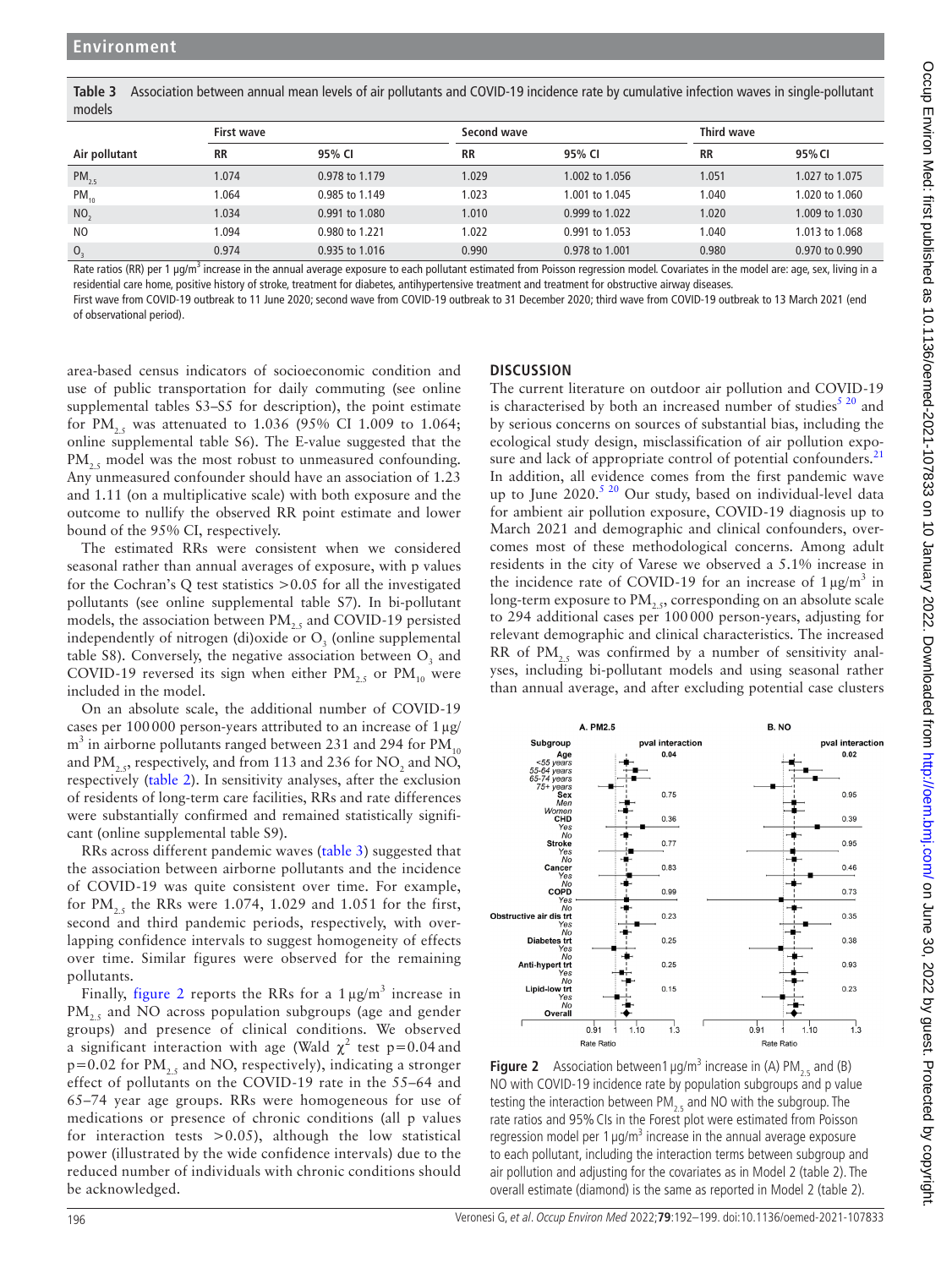among individuals living in residential care structures. Our point estimate is slightly weaker than the 12% increased odds of COVID-19 infectivity observed by another individual-level anal-ysis in England,<sup>[6](#page-6-5)</sup> although this figure refers to the first pandemic period up to April 2020. Of note, we observed a reduction in our estimates from 7.4% to 5.1% when extending the observational period from June 2020 to March 2021, thus suggesting that the different timing on the pandemic curve should be taken into account in between-study comparisons. $^{21}$  $^{21}$  $^{21}$  We further observed a 2–4% increased rate of COVID-19 attributed to an increase of  $1 \mu g/m^3$  in PM<sub>10</sub>, NO and NO<sub>2</sub>. Conversely, O<sub>3</sub> was associated with a 2% decrease in disease rate. This finding is in agreement with previous observations<sup>[6](#page-6-5)</sup> and it aligns with the notion of a reduced NO conversion to  $O_3$  in urban areas at heavy traffic,<sup>[22](#page-6-18)</sup> the setting of our study. Actually, bi-pollutant models including NO and PM reduced or even reversed the  $O_3$  association with the disease, respectively. In addition, NO conversion to  $O_3$  needs solar radiation, which itself has a negative impact on the SARS-CoV-2 virus.<sup>[23](#page-6-19)</sup> A recent review suggested the potential role of  $O_3$ in inactivating seasonal influenza viruses $24$  and also the SARS- $CoV-2$  virus.<sup>[25](#page-6-21)</sup> These observations, together with the results of cohort studies conducted in Belgium and Sweden,  $26 27$  support the notion that the detrimental role of  $O_3$  exposure on health might be less established than for other airborne pollutants.

Several factors combined with air pollution, including socioeconomic deprivation and urban mobility through public transportation, may play a role in increasing the incidence of COVID-19[28 29](#page-6-23) and offer alternative explanations to a causal exposure–outcome relationship. In our study the addition in sensitivity models of two area-based indicators of low socioeconomic level and use of public transportation for daily commuting accounted for about 29% of the observed association between  $PM_{2,5}$  and the incidence of COVID-19 which, however, remained statistically significant. We cannot rule out residual confounding due to lack of socioeconomic and mobility information at an individual level or due to modifications during the pandemic period in social behaviours, workplace conditions and use of private over public transportation, differential to socioeconomic class and hence to air pollution exposure. We computed the E-value as a measure of the strength a hypothetical unmeasured confounder should have with both the exposure and the outcome—in addition to covariates already included in the model—to fully account for the results we report.

The association between air pollutants and the incidence rate of COVID-19 was quite homogeneous across frail population subgroups. Several reasons may be advocated for this finding, including the homogeneity of exposure in an urban setting, the lack of statistical power due to a low number of people with a specific chronic condition and—for the oldest—a combination of social isolation, lower exposure to outdoor pollution and the earlier effects of the vaccination plan. Although not statistically significant, the larger than average excess COVID-19 infection rate we observed in people with previous chronic heart disease, cancer or receiving medication for obstructive airway diseases warrants future investigations in larger studies. Then, all considered, our study aligns well with the current epidemiological view linking long-term exposure to airborne pollutants with the incidence of SARS-CoV-2 through an increased susceptibility mechanism.[30](#page-6-24)

Our assessment of the cumulative risk curve in conjunction with the temporal pandemic period adds new elements to the existing knowledge. The COVID-19 cumulative incidence risk connected to long-term exposure to airborne pollutants suggests that outdoor pollution can sustain the disease rate after its

temporal peak and irrespective of national or regional quarantine/lockdown periods. This implies a specific mechanism of action with respect to factors more directly involved during the acute rise of the pandemic curve. In support of this hypothesis, in a multi-city study in China population mobility had a 1-day lagged effect on COVID-19 spread, while particulate matter consistently increased the COVID-19 risk after an 8-day lag period[.31](#page-6-25) Furthermore, quarantine/lockdown periods have a short-term and heterogeneous impact on reducing long-term pollutant levels in the urban settings.<sup>732</sup> In Milan, the largest city in the Po valley 60km away from the study city of Varese, the 2020 average concentration of PM and  $\rm NO_2$  did not decrease compared with the previous year, also due to an increased use of private over public transportation.[33](#page-7-0) One study in the UK also concluded that  $PM_{2.5}$  concentrations were less affected by transportation changes during the lockdowns than the  $\mathrm{NO}_2$  concentrations, partly due to the different emission sources between the two pollutants.<sup>[34](#page-7-1)</sup> Although there is growing optimism on the future of the pandemic stage at least in most industrialised countries, the perspective under which SARS-CoV-2 becomes endemic in the population is considered as a 'real' one by scientists. $35$  Under this scenario, our results imply a higher disease pressure in the most polluted areas, which already experience a higher burden of non-communicable diseases due to the same exposures.[36–38](#page-7-3)

#### **Strengths and weaknesses**

The strengths of this study are related to the study design and the availability of a variety of individual-level data on exposure, COVID-19 diagnosis and potential confounders. We acknowledge the following study weaknesses on exposure, outcome and residual confounding. The main findings are based on 1-year exposure and on single-pollutant models. Although we report bi-pollutant models in the [online supplemental material,](https://dx.doi.org/10.1136/oemed-2021-107833) their interpretation requires caution due to collinearity in exposures. We lack data on indoor air pollution; however, during the lockdown periods some authors found a high indoor–outdoor correlation in Italy due to particle penetration from outside in conjunction with inadequate ventilation. $39$  The diagnosis of COVID-19 cases followed the regional indications for being referred to a nasopharyngeal swab which were subject to modifications over time, especially during the first months after the pandemic outbreak.<sup>[2](#page-6-1)</sup> However, we report consistent associations across different pandemic waves. We focused on the association between pollutants and COVID-19 cases only because the low number of COVID-19 deaths (resulting in non-precise estimates and low statistical power) and the limited clinical information on COVID-19 hospitalised cases that was available at the time of planning the analyses prevented us from considering further hypotheses on severity of disease. As many observational studies, our associations require a cautious interpretation in causal terms as they are exposed to residual confounding. Although we considered a variety of potential confounders, we were not able to take into account the potential role of mobility, social interaction, humidity and temperature on the pandemic dynamics. In addition, we did not consider some comorbidities (eg, renal diseases, mental health condition/substance abuse) as individuals with these conditions are more likely to receive outpatient care, and hence are poorly detectable from the available Regional Health System hospital records. Due to the specific features of SARS-CoV-2 infection in the paediatric population compared with adults,<sup>[40](#page-7-5)</sup> we restricted the analysis to residents aged  $\geq 18$ years. Future studies are needed to investigate the role of air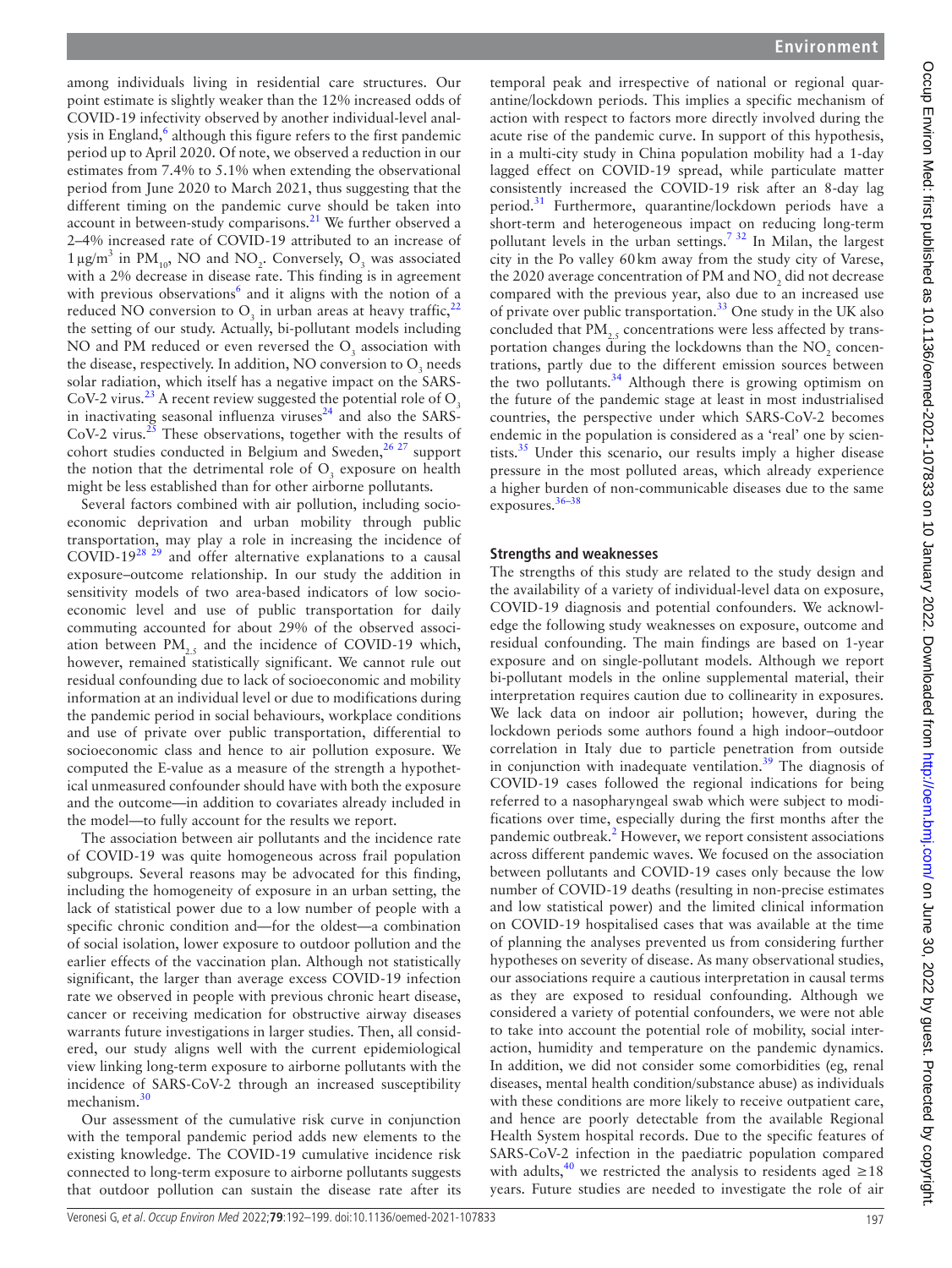pollution in disease susceptibility at younger ages. Finally, future studies are required to generalise our findings to wider nonurban settings.

## **CONCLUSION**

In the city of Varese an increase in exposure to long-term airborne pollutants of  $1 \mu g/m^3$  is associated with a 2-5% increase in the rate of COVID-19 incidence up to March 2021 and after adjustment for demographic and clinical confounders measured at an individual level. Ambient pollutants may sustain the SARS-CoV-2 infectivity also after the pandemic period, thus exacerbating the already unfavourable health profile among the population living in more polluted areas. Causality warrants confirmation in future studies; meanwhile, government efforts to further reduce air pollution should continue.<sup>7</sup>

**Acknowledgements** This study was carried out according to the Lombardy Region laws on the use of regional healthcare databases for research activities (D.g.r. XI/491, 02/08/2018; Decreto n. 16256, 12/11/2019), and in particular on COVID-19 disease (D.g.r XI/3019, 30/03/2020). We thank the Osservatorio Epidemiologico Regionale and the Azienda Regionale per l'Innovazione e gli Acquisti (ARIA) S.p.a. for the support of this research.

**Contributors** GV contributed to the conceptualisation and design of the study, data acquisition, formal statistical analysis and writing the original draft. GV is the study guarantor. SDM contributed to the statistical analysis and interpretation and to review and editing of the manuscript. GC contributed to and supervised exposure data modelling and acquisition and to manuscript review and editing. NP contributed to exposure data modelling and acquisition and to manuscript review and editing. MMF contributed to conceptualisation and design of the study, supervised the study and contributed to manuscript review and editing.

**Funding** The authors have not declared a specific grant for this research from any funding agency in the public, commercial or not-for-profit sectors.

**Competing interests** None declared.

**Patient consent for publication** Not applicable.

**Ethics approval** This study, based on record-linkage of administrative healthcare data in which individuals are fully anonymised, received approval by the Regional Health Authority (study ID: G1.2020.0039307, approval date: 30/10/2020). No other approval was required. According to regional laws, the inclusion in the healthcare databases and the use of data for research purposes do not require written consent by the individuals.

**Provenance and peer review** Not commissioned; externally peer reviewed.

**Data availability statement** No data are available.

**Supplemental material** This content has been supplied by the author(s). It has not been vetted by BMJ Publishing Group Limited (BMJ) and may not have been peer-reviewed. Any opinions or recommendations discussed are solely those of the author(s) and are not endorsed by BMJ. BMJ disclaims all liability and responsibility arising from any reliance placed on the content. Where the content includes any translated material, BMJ does not warrant the accuracy and reliability of the translations (including but not limited to local regulations, clinical guidelines, terminology, drug names and drug dosages), and is not responsible for any error and/or omissions arising from translation and adaptation or otherwise.

This article is made freely available for personal use in accordance with BMJ's website terms and conditions for the duration of the covid-19 pandemic or until otherwise determined by BMJ. You may use, download and print the article for any lawful, non-commercial purpose (including text and data mining) provided that all copyright notices and trade marks are retained.

#### **ORCID iDs**

Giovanni Veronesi <http://orcid.org/0000-0002-4119-6615> Sara De Matteis <http://orcid.org/0000-0001-8256-2661> Marco M Ferrario <http://orcid.org/0000-0003-2741-7124>

#### **REFERENCES**

- <span id="page-6-0"></span>Dong E, Du H, Gardner L. An interactive web-based dashboard to track COVID-19 in real time. [Lancet Infect Dis](http://dx.doi.org/10.1016/S1473-3099(20)30120-1) 2020;20:533–4.
- <span id="page-6-1"></span>2 Onder G, Rezza G, Brusaferro S. Case-fatality rate and characteristics of patients dying in relation to COVID-19 in Italy. [JAMA](http://dx.doi.org/10.1001/jama.2020.4683) 2020;323:1775–6.
- <span id="page-6-2"></span>3 European Environmental Agency. Air quality in Europe – 2020 report; 2020.
- <span id="page-6-3"></span>4 Setti L, Passarini F, De Gennaro G, et al. Potential role of particulate matter in the spreading of COVID-19 in northern Italy: first observational study based on initial epidemic diffusion. **[BMJ Open](http://dx.doi.org/10.1136/bmjopen-2020-039338) 2020**;10:e039338.
- <span id="page-6-4"></span>5 Copat C, Cristaldi A, Fiore M, et al. The role of air pollution (PM and  $NO<sub>2</sub>$ ) in COVID-19 spread and lethality: a systematic review. [Environ Res](http://dx.doi.org/10.1016/j.envres.2020.110129) 2020;191:110129.
- <span id="page-6-5"></span>6 Travaglio M, Yu Y, Popovic R, et al. Links between air pollution and COVID-19 in England. [Environ Pollut](http://dx.doi.org/10.1016/j.envpol.2020.115859) 2021;268:115859.
- <span id="page-6-6"></span>7 Andersen ZJ, Hoffmann B, Morawska L, et al. Air pollution and COVID-19: clearing the air and charting a post-pandemic course: a joint workshop report of ERS, ISEE, HEI and WHO. [Eur Respir J](http://dx.doi.org/10.1183/13993003.01063-2021) 2021;58:2101063.
- <span id="page-6-13"></span>8 Re S, Facchini A. Potential effects of airborne particulate matter on spreading, pathophysiology and prognosis of a viral respiratory infection. E&P Repository 2020:repo.epiprev.it/688.
- <span id="page-6-7"></span>9 Chen P-S, Tsai FT, Lin CK, et al. Ambient influenza and avian influenza virus during dust storm days and background days. [Environ Health Perspect](http://dx.doi.org/10.1289/ehp.0901782) 2010;118:1211-6.
- 10 Peng L, Zhao X, Tao Y, et al. The effects of air pollution and meteorological factors on measles cases in Lanzhou, China. [Environ Sci Pollut Res Int](http://dx.doi.org/10.1007/s11356-020-07903-4) 2020;27:13524–33.
- <span id="page-6-8"></span>11 Cui Y, Zhang Z-F, Froines J, et al. Air pollution and case fatality of SARS in the People's Republic of China: an ecologic study. [Environ Health](http://dx.doi.org/10.1186/1476-069X-2-15) 2003;2:15.
- <span id="page-6-9"></span>12 Thurston GD, Kipen H, Annesi-Maesano I, et al. A joint ERS/ATS policy statement: what constitutes an adverse health effect of air pollution? An analytical framework. [Eur Respir J](http://dx.doi.org/10.1183/13993003.00419-2016) 2017;49. doi:10.1183/13993003.00419-2016. [Epub ahead of print: 11 01 2017].
- <span id="page-6-10"></span>13 Istituto Superiore di Sanit Caratteristiche dei pazienti deceduti positivi all'infezione da SARS-CoV-2 in Italia. Dati al 1 Marzo 2021. Available: [https://www.epicentro.iss.it/](https://www.epicentro.iss.it/coronavirus/sars-cov-2-decessi-italia) [coronavirus/sars-cov-2-decessi-italia](https://www.epicentro.iss.it/coronavirus/sars-cov-2-decessi-italia) [Accessed 29 Mar 2021].
- <span id="page-6-11"></span>14 Ma J-H, Song S-H, Guo M, et al. Long-term exposure to PM2.5 lowers influenza virus resistance via down-regulating pulmonary macrophage Kdm6a and mediates histones modification in IL-6 and IFN-β promoter regions. [Biochem Biophys Res Commun](http://dx.doi.org/10.1016/j.bbrc.2017.09.013) 2017;493:1122–8.
- <span id="page-6-12"></span>15 Clifford HD, Perks KL, Zosky GR. Geogenic PM10 exposure exacerbates responses to influenza infection. [Sci Total Environ](http://dx.doi.org/10.1016/j.scitotenv.2015.07.001) 2015;533:275–82.
- <span id="page-6-14"></span>16 Gariazzo C, Silibello C, Finardi S, et al. A gas/aerosol air pollutants study over the urban area of Rome using a comprehensive chemical transport model. [Atmos Environ](http://dx.doi.org/10.1016/j.atmosenv.2007.05.018) 2007;41:7286–303.
- 17 Silibello C, Calori G, Brusasca G, et al. Modelling of PM10 concentrations over Milano urban area using two aerosol modules. [Environmental Modelling & Software](http://dx.doi.org/10.1016/j.envsoft.2007.04.002) 2008;23:333–43.
- <span id="page-6-15"></span>18 SAS 2018 usage note 37344: estimating rate differences (with confidence interval) using a Poisson model. Available:<https://support.sas.com/kb/37/344.html> [Accessed 18 Apr 2021].
- <span id="page-6-16"></span>19 VanderWeele TJ, Ding P. Sensitivity analysis in observational research: introducing the E-value. [Ann Intern Med](http://dx.doi.org/10.7326/M16-2607) 2017;167:268–74.
- 20 Bourdrel T, Annesi-Maesano I, Alahmad B, et al. The impact of outdoor air pollution on COVID-19: a review of evidence from in vitro, animal, and human studies. Eur Respir [Rev](http://dx.doi.org/10.1183/16000617.0242-2020) 2021;30:200242.
- <span id="page-6-17"></span>21 Villeneuve PJ, Goldberg MS. Methodological considerations for epidemiological studies of air pollution and the SARS and COVID-19 coronavirus outbreaks. Environ [Health Perspect](http://dx.doi.org/10.1289/EHP7411) 2020;128:95001.
- <span id="page-6-18"></span>22 Hagenbjörk A, Malmqvist E, Mattisson K, et al. The spatial variation of  $O_{3}$ , NO, NO<sub>2</sub> and NO  $_{x}$  and the relation between them in two Swedish cities. *[Environ Monit Assess](http://dx.doi.org/10.1007/s10661-017-5872-z)* 2017;189:161.
- <span id="page-6-19"></span>23 Belosi F, Conte M, Gianelle V, et al. On the concentration of SARS-CoV-2 in outdoor air and the interaction with pre-existing atmospheric particles. *[Environ Res](http://dx.doi.org/10.1016/j.envres.2020.110603)* 2021;193:110603.
- <span id="page-6-20"></span>24 Ali ST, Wu P, Cauchemez S, et al. Ambient ozone and influenza transmissibility in Hong Kong. [Eur Respir J](http://dx.doi.org/10.1183/13993003.00369-2018) 2018;51:1800369.
- <span id="page-6-21"></span>25 Bayarri B, Cruz-Alcalde A, López-Vinent N, et al. Can ozone inactivate SARS-CoV-2? A review of mechanisms and performance on viruses. *[J Hazard Mater](http://dx.doi.org/10.1016/j.jhazmat.2021.125658)* 2021;415:125658.
- <span id="page-6-22"></span>26 Bauwelinck M, Chen J, de Hoogh K, et al. Variability in the association between long-term exposure to ambient air pollution and mortality by exposure assessment method and covariate adjustment: a census-based country-wide cohort study. Sci [Total Environ](http://dx.doi.org/10.1016/j.scitotenv.2021.150091) 2022;804:150091.
- 27 Sommar JN, Hvidtfeldt UA, Geels C, et al. Long-term residential exposure to particulate matter and its components, nitrogen dioxide and ozone: a northern Sweden cohort study on mortality. [Int J Environ Res Public Health](http://dx.doi.org/10.3390/ijerph18168476) 2021;18:8476.
- <span id="page-6-23"></span>28 Upshaw TL, Brown C, Smith R, et al. Social determinants of COVID-19 incidence and outcomes: a rapid review. [PLoS One](http://dx.doi.org/10.1371/journal.pone.0248336) 2021;16:e0248336.
- 29 AbouKorin SAA, Han H, Mahran MGN. Role of urban planning characteristics in forming pandemic resilient cities - case study of Covid-19 impacts on European cities within England, Germany and Italy. [Cities](http://dx.doi.org/10.1016/j.cities.2021.103324) 2021;118:103324.
- <span id="page-6-24"></span>30 Katoto PDMC, Brand AS, Bakan B, et al. Acute and chronic exposure to air pollution in relation with incidence, prevalence, severity and mortality of COVID-19: a rapid systematic review. [Environ Health](http://dx.doi.org/10.1186/s12940-021-00714-1) 2021;20:41.
- <span id="page-6-25"></span>31 Wang B, Liu J, Li Y, et al. Airborne particulate matter, population mobility and COVID-19: a multi-city study in China. [BMC Public Health](http://dx.doi.org/10.1186/s12889-020-09669-3) 2020;20:1585.